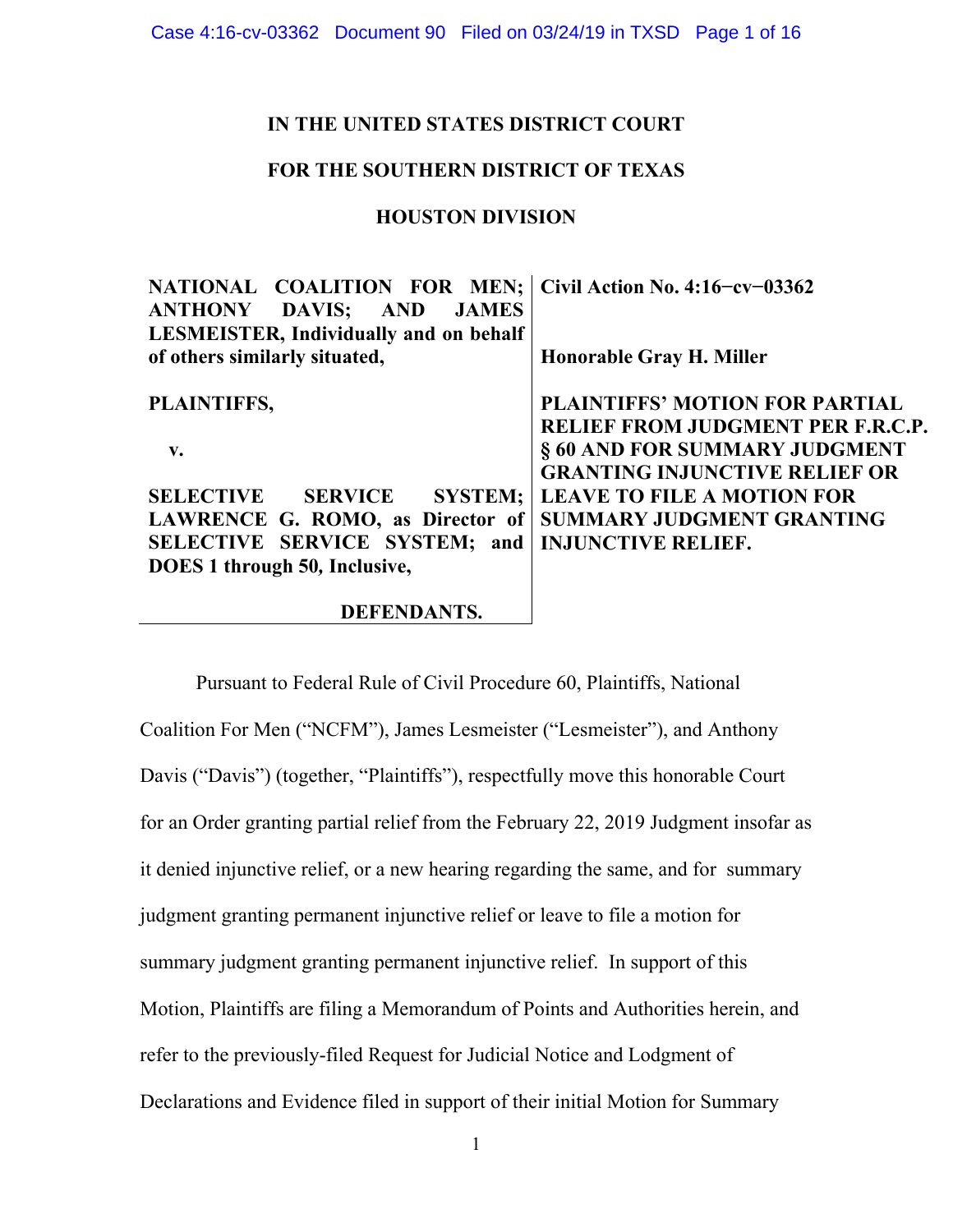Judgment, including the declarations of Marc E. Angelucci, NCFM (by President Harry Crouch), Lesmeister, and Davis. This Motion is made on the grounds that:

- 1. On February 22, 2019, this Court issued a declaratory judgment ("Judgment") holding that Defendants' requirement that men but not women must register for the Military Selective Service Act ("MSSA") violates Plaintiffs' Equal Protection under the Fifth Amendment to the United States Constitution, but the Court declined to grant injunctive relief on the basis that it was not briefed;
- 2. Plaintiffs are pleased with declaratory order, but they had also believed they did also request injunctive relief in that their Motion for Summary Judgment requested summary judgment on the first cause of action in the Third Amended Complaint, which requested both injunctive and declaratory relief.
- 3. This aforementioned belief, and the omission of the elements of injunctive relief in said motion, were based on mistake, inadvertence, and/or excusable neglect pursuant to Federal Rules of Civil Procedure 60(b)1;
- 4. There is no genuine dispute that Plaintiffs are irreparably harmed by the ongoing violation of their Constitutional rights to Equal Protection in this case, which are *per se* injurious and also increase Plaintiffs' likelihood of being drafted by unconstitutionally narrowing the draft pool only to men;
- 5. There is no genuine dispute that Plaintiffs lack an adequate legal remedy at law, as monetary damages would be highly speculative, would not remedy the ongoing harm, and would leave out millions of men whose Constitutional rights are violated every day by Defendants;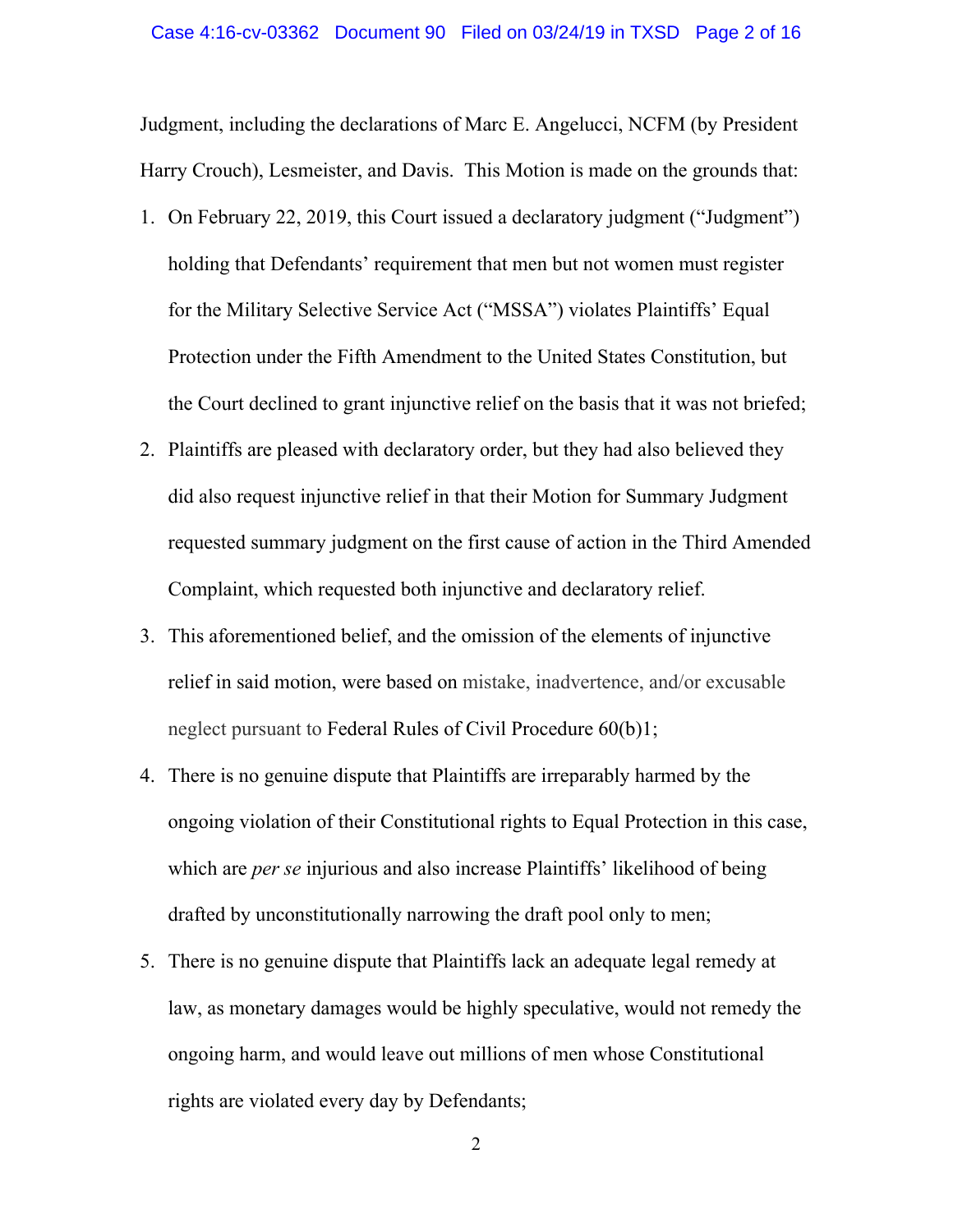- 6. On March 22, 2019, Plaintiff's counsel asked Defendants' counsel if he would stipulate to grant the relief requested herein, and Defendants' counsel declined.
- 7. Plaintiffs are entitled to summary judgment in their favor.

Accordingly, Plaintiffs respectfully request an order granting partial relief from the February 22, 2019 Judgment insofar as it denied injunctive relief, and request a summary judgment granting permanent injunctive relief or leave to file a motion for summary judgment granting injunctive relief directing Defendants to stop violating Plaintiffs' Equal Protection rights and either require both men and women to register, or require neither men nor women to register, for the MSSA.

Respectfully Submitted.

Law Office of Marc E. Angelucci

Date: 3/24/19

By: Marc Angelucci

Marc E. Angelucci, Esq. Attorney for Plaintiffs NCFM, Lesmeister, and Davis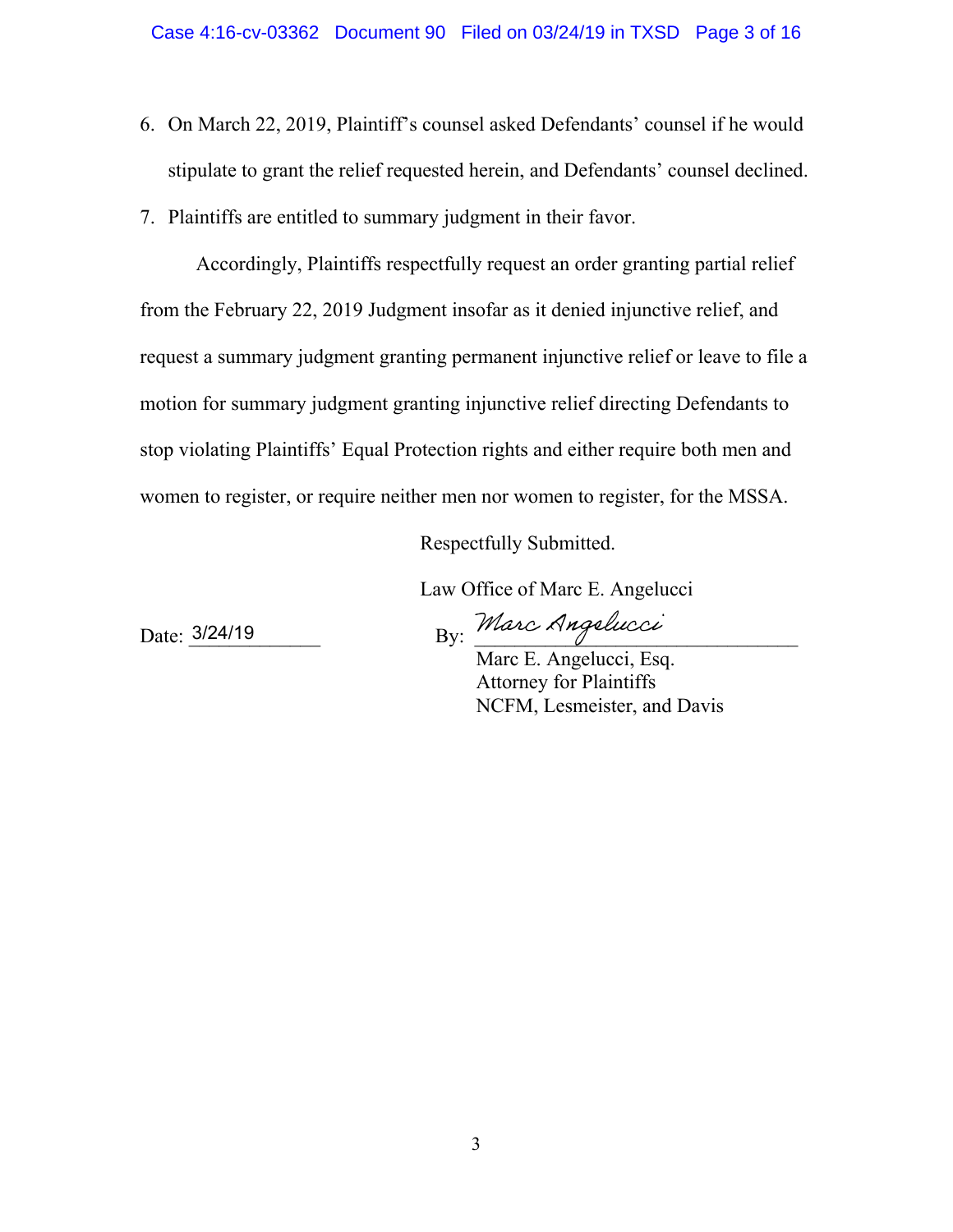# **TABLE OF CONTENTS**

| MEMORANDUM OF POINTS AND AUTHORITIES. |                                                                                                              | 6.              |
|---------------------------------------|--------------------------------------------------------------------------------------------------------------|-----------------|
| I.                                    | <b>SUMMARY OF ARGUMENT</b>                                                                                   | 6.              |
| II.                                   | <b>ISSUES</b>                                                                                                | 7.              |
| III.                                  | <b>FACTS</b>                                                                                                 | 8.              |
|                                       | IV. ARGUMENT                                                                                                 | 9.              |
|                                       | A. FAILURE TO PLEAD THE ELEMENTS OF AN INJUNCTION<br>WAS MISTAKE, INADVERTENCE, AND/OR EXCUSABLE<br>NEGLECT. | 11.             |
|                                       | B. PLAINTIFFS WILL SUFFER IRREPARABLE HARM<br>WITHOUT INJUNCTIVE RELIEF.                                     | 12.             |
|                                       | C. PLAINTIFFS LACK AN ADEAUTE LEGAL REMEDY.                                                                  | 14 <sub>1</sub> |
|                                       | D. SUMMARY JUDGMENT IN PLAINTIFFS' FAVOR IN THE<br>FORM OF INJUNCTIVE RELIEF SHOULD BE GRANTED.              | 15.             |
| V.                                    | CONCLUSION.                                                                                                  | 15.             |
|                                       | <b>VERIFICATION</b>                                                                                          | 16.             |
| WORD COUNT CERTIFICATION              |                                                                                                              |                 |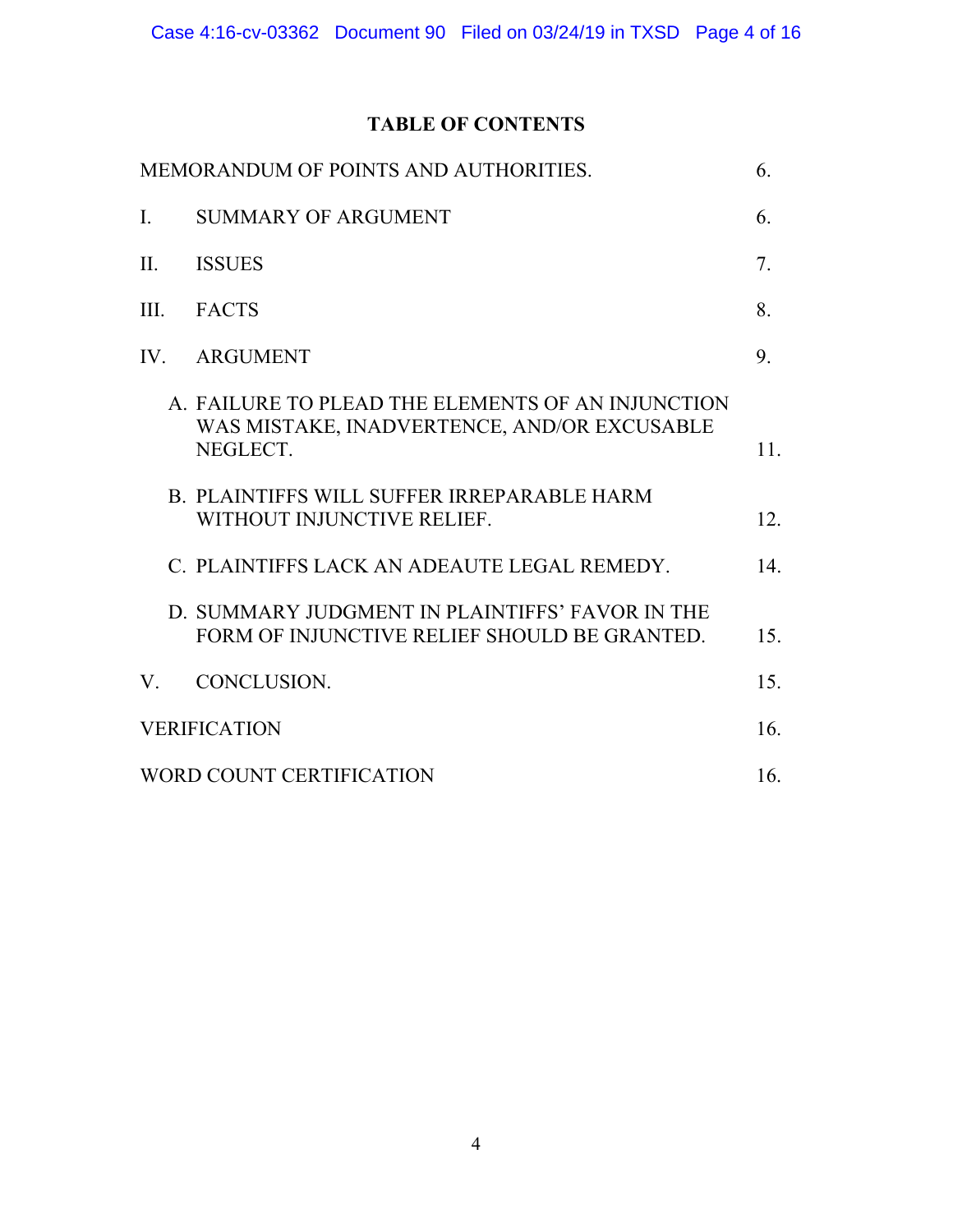# **TABLE OF CITATIONS**

| <b>CASES</b>                                                          | Page            |
|-----------------------------------------------------------------------|-----------------|
| Amoco Prod. Co. v. Vill. of Gambell, 480 U.S. 531 (1987)              | 5, 12.          |
| Basicomputor Corp. v. Scott, 973 F.2d 507 (6 <sup>th</sup> Cir. 1992) | 14.             |
| Goldberg v. Rostker, 509 F. Supp. 586 (DC Penn 1980)                  | 12.             |
| Heckler v. Mathews, 465 U.S. 728 (1984)                               | 12.             |
| Koire v. Metro Car Wash, 40 Cal.3d 24 (1985)                          | 13.             |
| Lee v. Bickell, 292 U.S. 415 (1934)                                   | 14.             |
| Orr v. Orr, 440 U.S. 268 (1979)                                       | 12.             |
| Rostker v. Goldberg 453 U.S. 57 (1981)                                | 12, 13.         |
| <b>STATUTES</b>                                                       |                 |
| 50 U.S.C. § 453(a).                                                   | 9, 12.          |
| 50 U.S.C. § 462(a).                                                   | 10.             |
| CONSTITUTIONAL PROVISIONS                                             |                 |
| United States Constitution, Fifth Amendment                           | 2, 6, 9, 10.    |
| <b>RULES</b>                                                          |                 |
| Federal Rules of Civil Procedure 60(b)1                               | 1, 2, 6, 7, 11. |
| Federal Rule of Civil Procedure                                       |                 |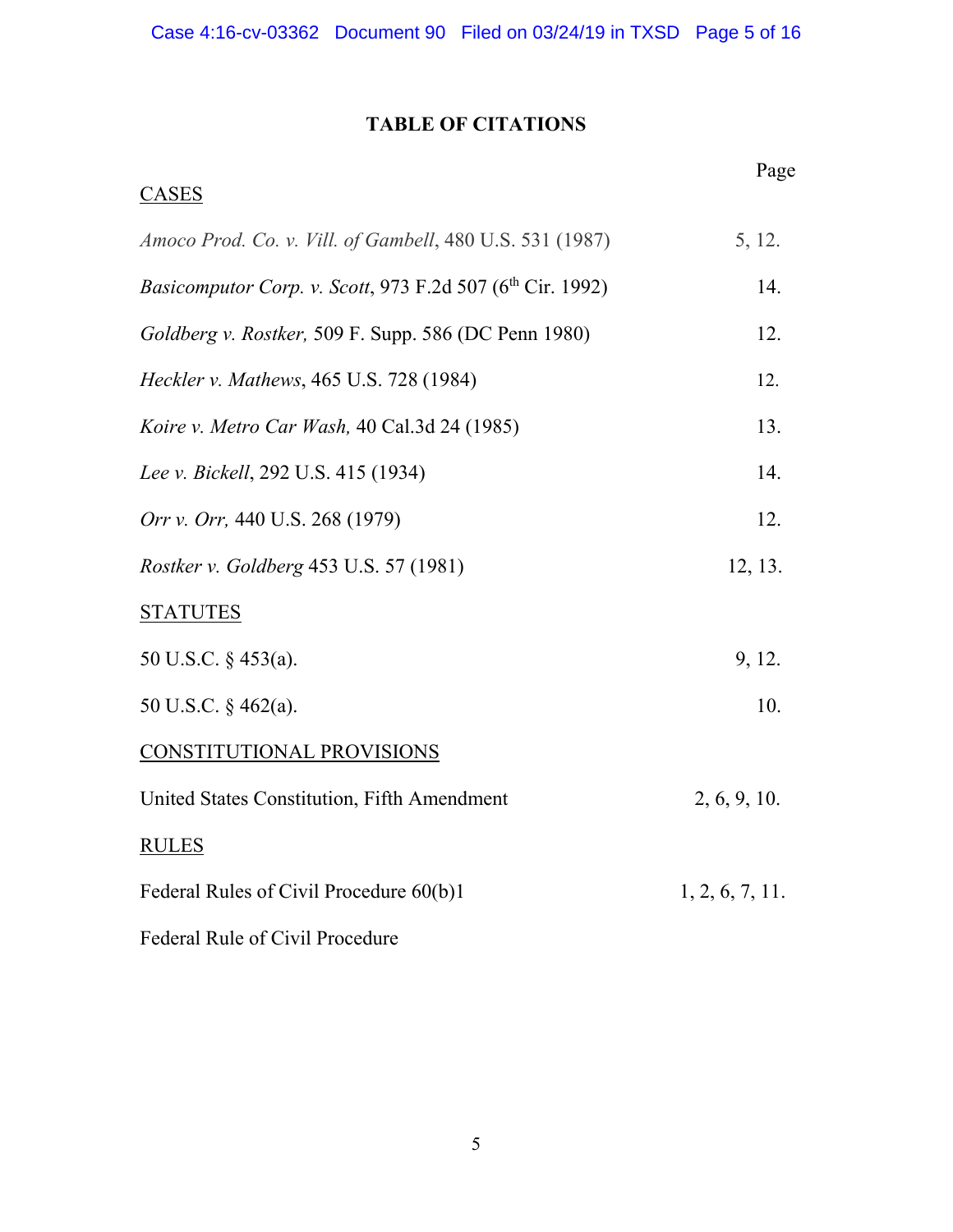#### **MEMORANDUM OF POINTS AND AUTHORITIES**

#### **I.**

### **SUMMARY OF ARGUMENT**

On February 22, 2019, this Court issued a declaratory Judgment holding that Defendants' requirement that men but not women must register for the MSSA violates Plaintiffs' Equal Protection under the Fifth Amendment to the United States Constitution, but the Court declined to grant injunctive relief on the basis that it was not briefed. While Plaintiffs are pleased with the Judgment, they had also believed their Motion for Summary Judgment requested injunctive relief in that the motion sought summary judgment on the first cause of action in the Third Amended Complaint, which requested both injunctive and declaratory relief. It now appears this belief, and the omission of the elements of injunctive relief in said motion, were based on mistake, inadvertence, and/or excusable neglect pursuant to Federal Rules of Civil Procedure 60(b)1. Thus, per said Rule, Plaintiffs request partial relief from the Judgment insofar as it denies injunctive relief, and request summary judgment in the form of injunctive relief.

Injunctive relief requires irreparable injury and inadequacy of legal remedies. *Amoco Prod. Co. v. Vill. of Gambell* (1987) 480 U.S. 531, 542. Here, there is no genuine dispute that Plaintiffs are irreparably harmed by the ongoing violation of their Constitutional rights to Equal Protection in this case, which are *per se* injurious and also increase Plaintiffs' likelihood of being drafted by unconstitutionally narrowing the draft pool only to men. There is also no genuine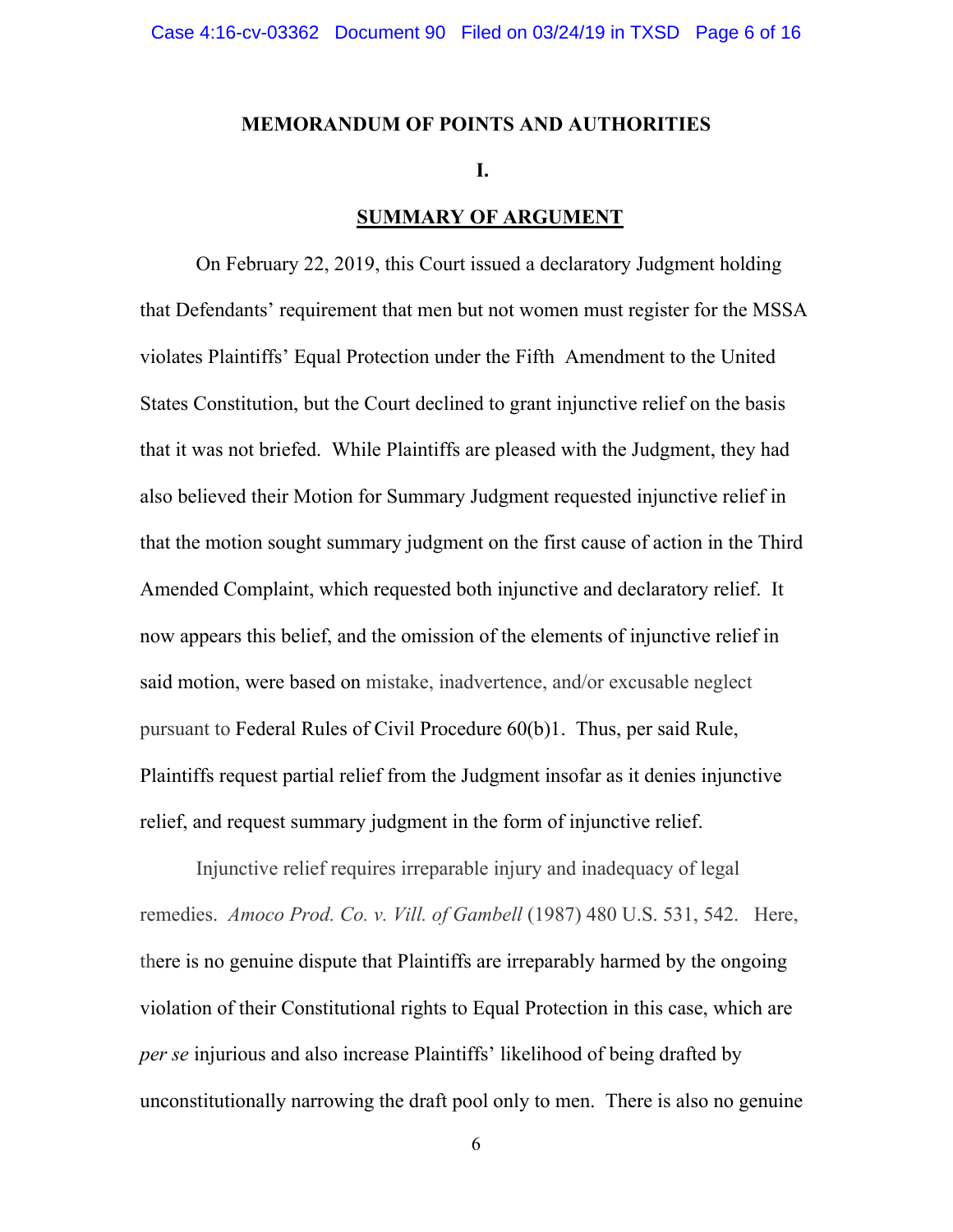dispute that Plaintiffs lack an adequate legal remedy at law, as monetary damages would be highly speculative, would not remedy the ongoing harm, and would leave out millions of men whose Constitutional rights are violated every day.

Therefore, Plaintiffs should be granted summary judgment in their favor in the form of permanent injunctive relief directing Defendants to stop violating Plaintiffs' Equal Protection rights and either require both men and women to register, or require neither men nor women to register, for the MSSA, or leave to file a motion for summary judgment for such relief.

### **II.**

#### **ISSUES**

- 1. Whether the Court should grant Plaintiffs partial relief from the Judgment insofar as it denied injunctive relief based on mistake, inadvertence, and/or excusable neglect pursuant to Federal Rules of Civil Procedure 60(b)1; and,
- 2. Whether the Court should issue a summary judgment in Plaintiffs favor in the form of permanent injunctive relief directing Defendants to stop violating Plaintiffs' Equal Protection rights and either require both men and women to register, or require neither men nor women to register, for the MSSA, or alternatively to grant leave to file a motion for summary judgment for such relief.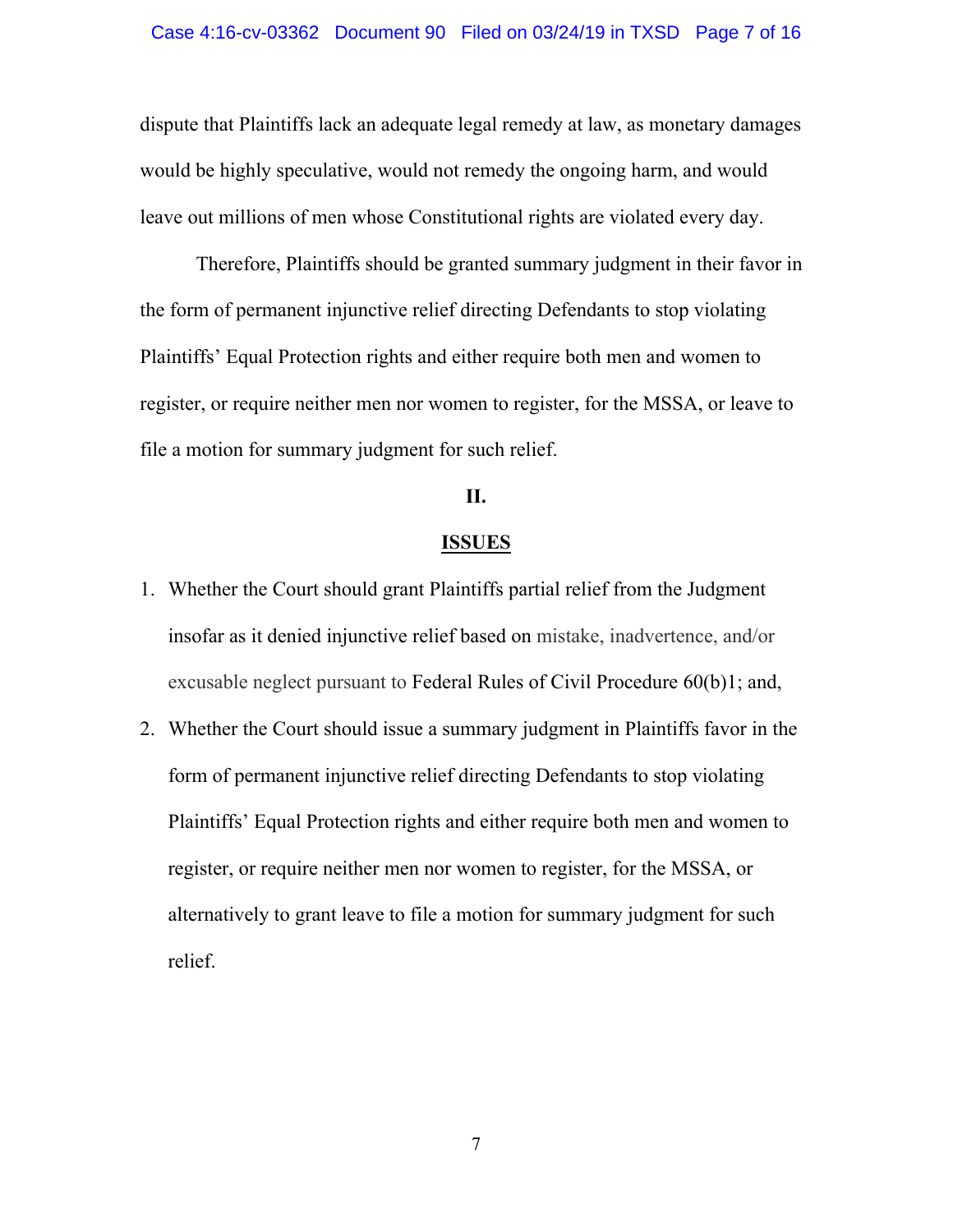#### **III.**

### **FACTS**

Lesmeister is a male United States citizen, born on January 12, 1995, and is 24 years old. (See Declaration of Lesmeister filed August 22, 2018 ("Lesmeister Decl."), ¶ 1.) He is a resident of Pearland, Texas. (Leismeister Decl., ¶ 2.) He is registered for the military draft as is required of him as a male. (Leismeister Decl., ¶ 3.) Davis is a male United States citizen, born on December 4, 1997, and is currently 21 years old. (See Declaration of Davis, filed August 22, 2018 ("Davis Decl.), ¶ 1.) He is a resident of San Diego, California. (Davis Decl., ¶ 2.) He has registered for the military draft as is required of him as a male. (Davis Decl., ¶ 3.) He has been a paid NCFM member since September 23, 2016. (Davis Decl., ¶ 7.) NCFM is a non-profit,  $501(c)(3)$  educational and civil rights corporation organized under the laws of the State of California and of the United States. (See Declaration of Harry Crouch filed August 22, 2018 ("NCFM Decl."), ¶ 1.)

On August 18, 2017, Plaintiffs filed a First Amended Complaint in which their first cause of action was for violation of the Fifth Amendment, and requested both injunctive and declaratory relief. (See First Amended Complaint, filed on August 18, 2017, at pages 2:2 and 13:3.) On August 22, 2019, Plaintiffs filed a Motion for Summary Judgment, and subsequently filed a Reply to Defendants' opposition thereto. In their Motion and Reply, Plaintiffs argued *inter alia* that the violation of their Equal Protection rights based on their sex is per se injurious as a matter of law. (See Motion at page 24, and Reply at page 3.)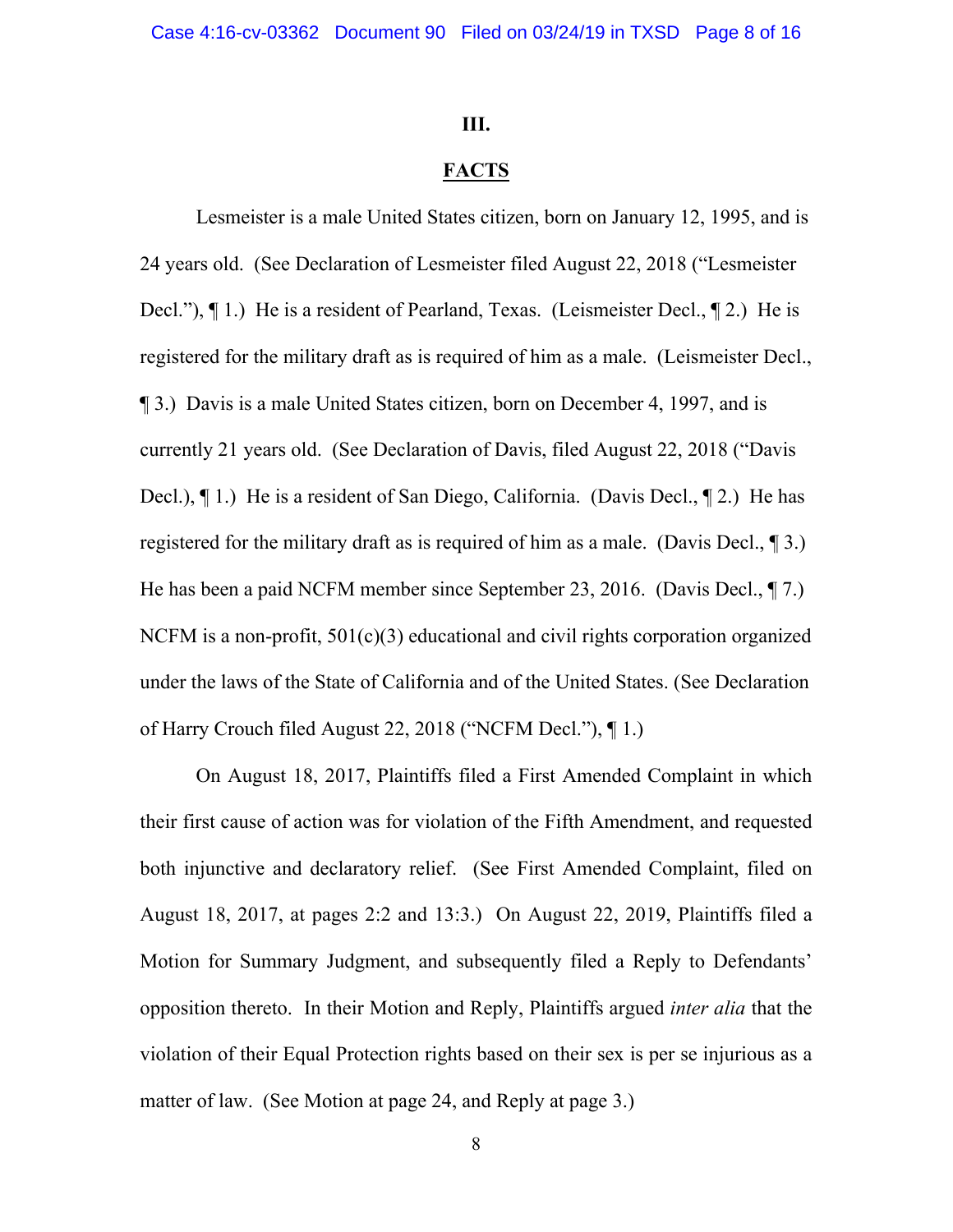Further, in their Motion, Plaintiffs requested a summary judgment in their favor on the first cause of action for violation of the Fifth Amendment. (See Motion at page 24.) Accordingly, as the first cause of action requested both injunctive and declaratory relief, when Plaintiffs requested summary judgment in their favor on their first cause of action, they believed in good faith that their motion incorporated their request for injunctive relief, and that they had pled sufficient facts for injunctive relief, in that they demonstrated that the violation of their Fifth Amendment rights is per se injurious. It appears this was a mistake, inadvertence, and/or excusable neglect, as their motion should have made it clear that they specifically seek injunctive relief, and specifically pled irreparable harm and inadequate legal remedy. Accordingly, Plaintiffs move this honorable Court for an order granting Plaintiffs partial relief from the Judgment insofar as it denies injunctive relief, and for an order granting summary judgment in their favor in the form of injunctive relief directing Defendants to stop violating Plaintiffs' Equal Protection rights and either require both men and women to register, or require neither men nor women to register, for the MSSA, or alternatively to grant leave to file a motion for summary judgment for such relief.

### **IV.**

#### **ARGUMENT**

Under the MSSA, male United States citizens and male immigrant noncitizens between the ages of 18 and 26 are required by law to register with the MSSS within 30 days of their 18th birthday. 50 U.S.C. § 453(a). After they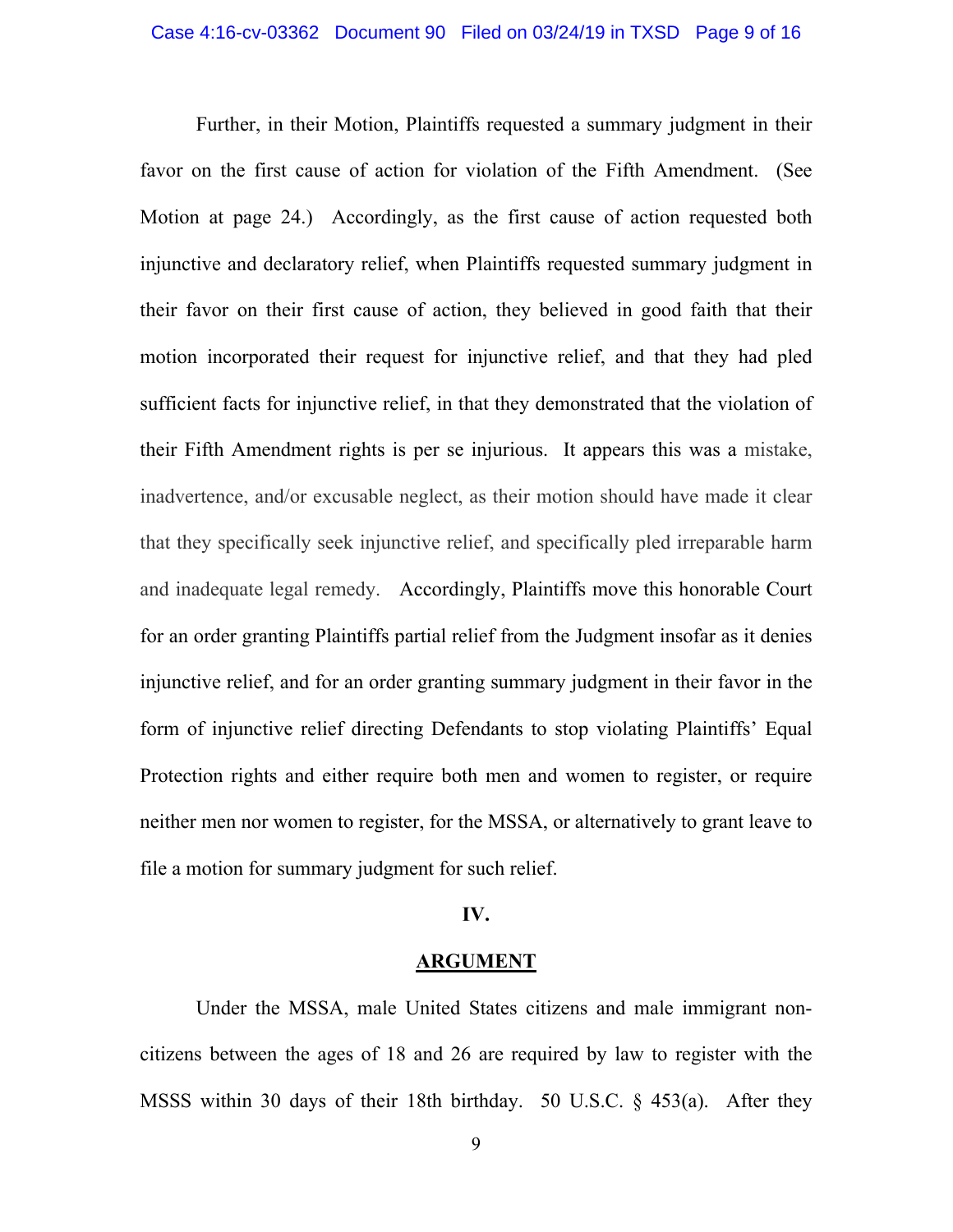#### Case 4:16-cv-03362 Document 90 Filed on 03/24/19 in TXSD Page 10 of 16

register, men must notify the SSS within 10 days of any changes to any of the information provided on the registration card, including a change of address, until January 1 of the year they turn 21 years of age. Failure to comply with the MSSA can subject a man to five years in prison, a \$10,000 fine, and denial of federal employment or student aid. 50 U.S.C. § 462(a). None of these requirements or penalties apply to women.

Plaintiffs maintain that: (1) Their failure to brief injunctive relief was based on mistake, inadvertence, and/or excusable neglect; (2) There is no genuine dispute as to the fact that Plaintiffs are irreparably harmed by the violation of their Fifth Amendment rights; (3) There is no genuine dispute as to the fact that Plaintiffs lack an adequate legal remedy for said harm; and (4) Plaintiffs should be granted summary judgment in the form of injunctive relief, or alternatively to grant leave to file a motion for summary judgment for such relief.

## **A. FAILURE TO PLEAD THE ELEMENTS OF AN INJUNCTION WAS MISTAKE, INADVERTENCE, AND/OR EXCUSABLE NEGLECT.**

Federal Rule of Civil Procedure Section 60(b)1 allows a party to file a motion for relief from a judgment or order based on mistake, inadvertence, surprise, or excusable neglect. Pursuant to subdivision (c), said motion must be filed within a reasonable time and no more than one year after entry of the judgment or order (extended by three days for mail service per Rule 6(d)). Subdivision (b)6 allows the motion based on any other reason that justifies relief.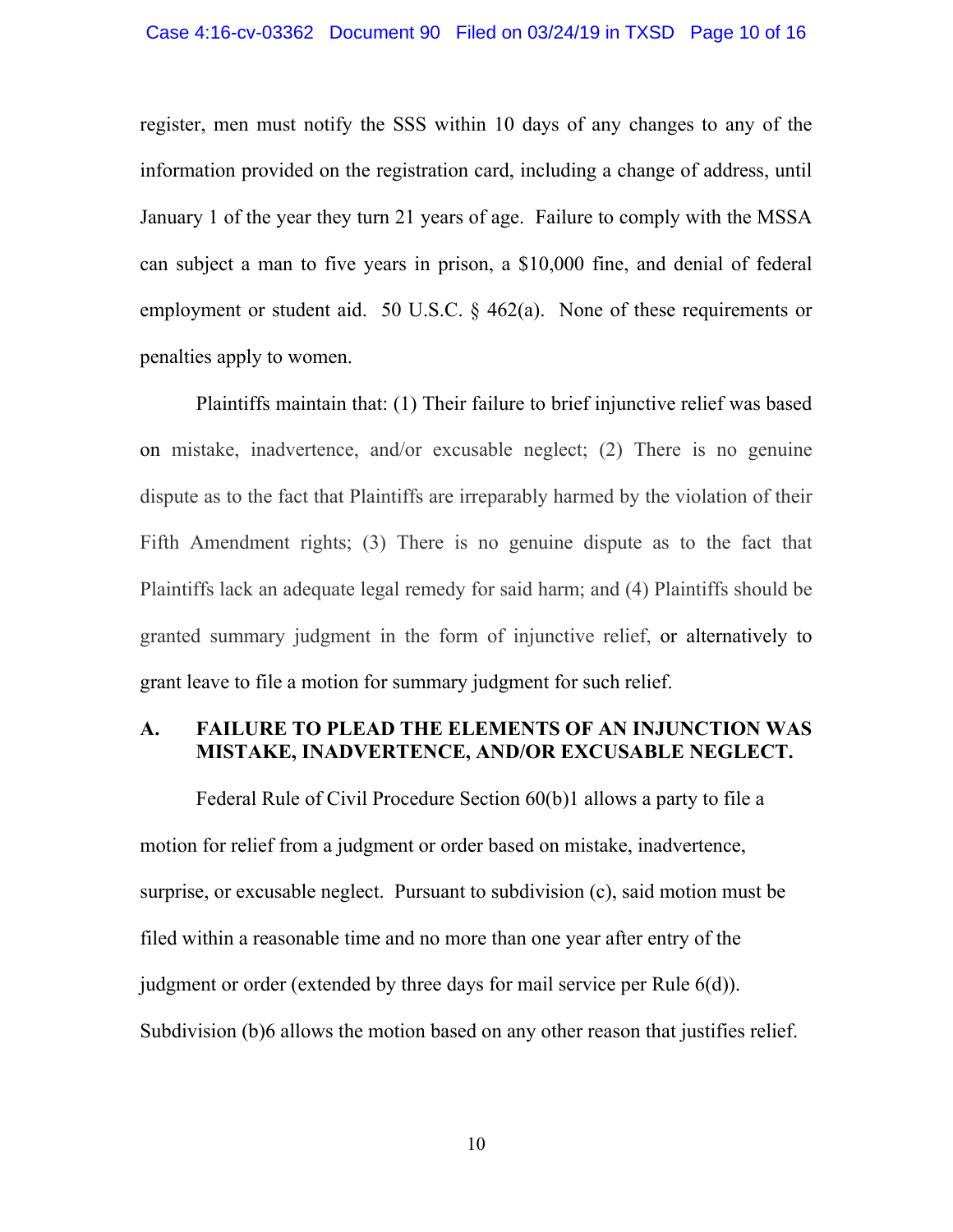The Judgment issued on February 22, 2019. Plaintiff's counsel had surgery on February 26, 2019 and was on vacation out of his home state from March 14 – 21, 2019. He has about ten cases that he handles himself with no staff in addition to being an adjunct professor of paralegal studies and a part time County of Los Angeles caregiver for a disabled person. His schedule is so hectic that he usually works seven days a week, often pro bono, and has been handling emergency motions as well as several appeals and petitions for writs of mandate. He has acted diligently in consulting his clients, researching, and bringing this Motion.

Plaintiffs' counsel believed in good faith that the Motion for Summary Judgment included by incorporation a request for injunctive relief because the Motion requested a summary judgment on the first cause of action in the First Amended Complaint, which did include a request for both injunctive and declaratory relief. By inadvertence and mistake, and/or excusable neglect, he neglected to specifically brief and plead the elements for injunctive relief, and assumed that the per se injuriousness established in the Motion would suffice for injunctive relief. Upon reading the Judgment he realized this should have been specifically pled, and upon further research has found that under federal law a permanent injunction requires irreparable harm and inadequate legal remedy. Accordingly, pursuant to Federal Rule of Civil Procedure 60, Plaintiffs respectfully request that this honorable Court granted Plaintiffs partial relief from the Judgment insofar as it denies them injunctive relief.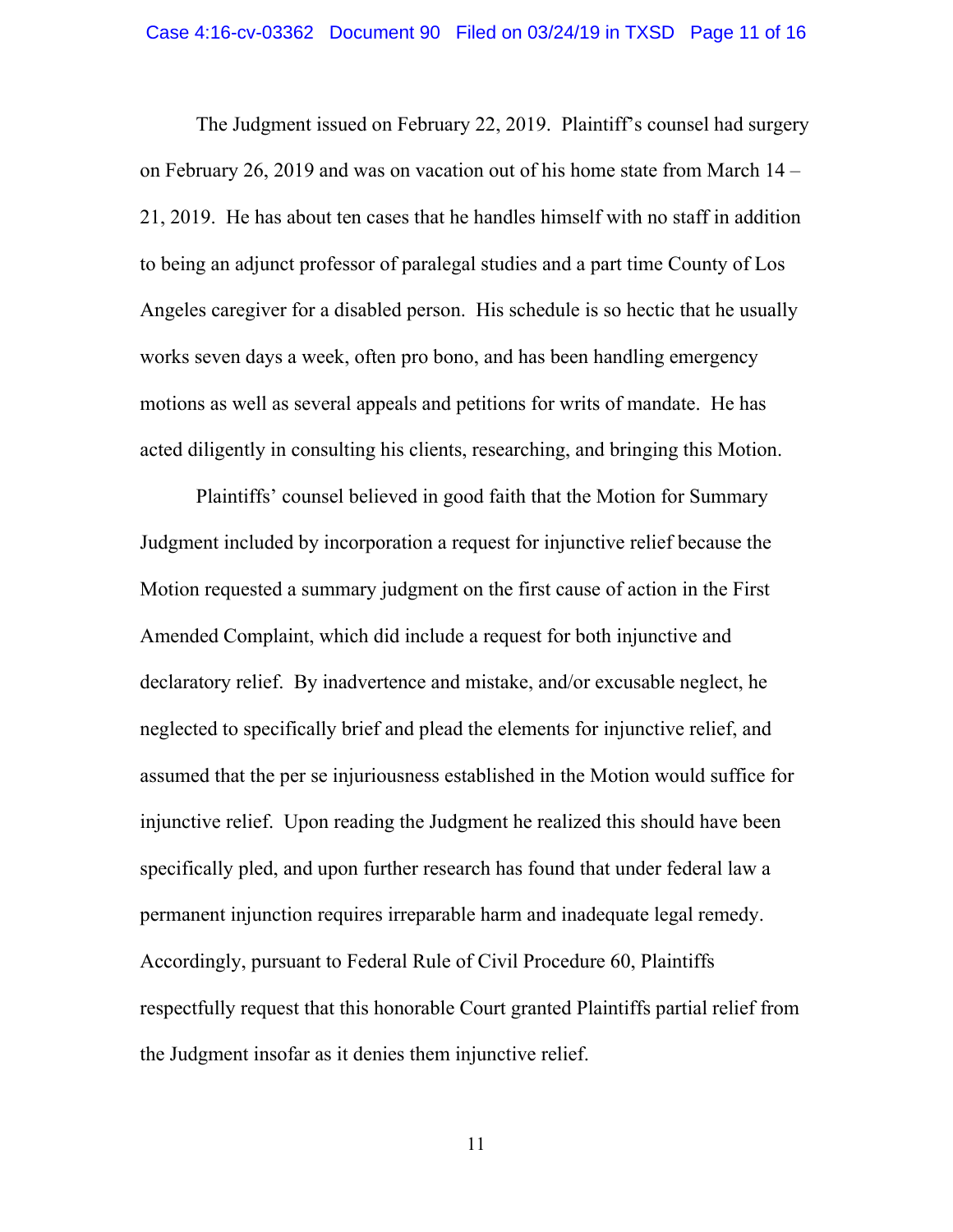### **B. PLAINTIFFS WILL SUFFER IRREPARABLE HARM WITHOUT INJUNCTIVE RELIEF.**

Injunctive relief requires irreparable injury and inadequacy of legal remedies. *Amoco Prod. Co., supra,* 480 U.S. at 542. In this case, Plaintiffs are still of draft age and are mandated to continually report their whereabouts to the government. Davis must do so for approximately five more years, and Lesmeister for approximately two more years. This ongoing requirement violates their Constitutional rights on a day-to-day basis, and would cause them irreparable harm without injunctive relief because sex discrimination in the law is *per se*  injurious, and because the discrimination increases Plaintiffs' likelihood of being selected in case of a draft.

Sex discrimination is harmful in itself and carries "the baggage of sexual stereotypes." *Orr v. Orr,* 440 U.S. 268, 283 (1979). "Discrimination itself, by perpetuating 'archaic and stereotypic notions' . . . can cause serious noneconomic injuries to those persons who are personally denied equal treatment." *Heckler v. Mathews*, 465 U.S. 728, 739-740 (1984). The lower court in *Rostker v. Goldberg,* 453 U.S. 57 (1981) applied this to registration, stating:

Registration is a sufficient intrusion on the rights of any citizen to allow this court to adjudicate the constitutionality of that registration. We need not wait, and should not wait, until the governmental intrusion on the individuals' civil rights reaches maximum proportions and the nation is in a time of crisis.

*Goldberg v. Rostker,* 509 F. Supp. 586, 592 (DC Penn 1980) (overturned on other grounds in *Roster, supra*).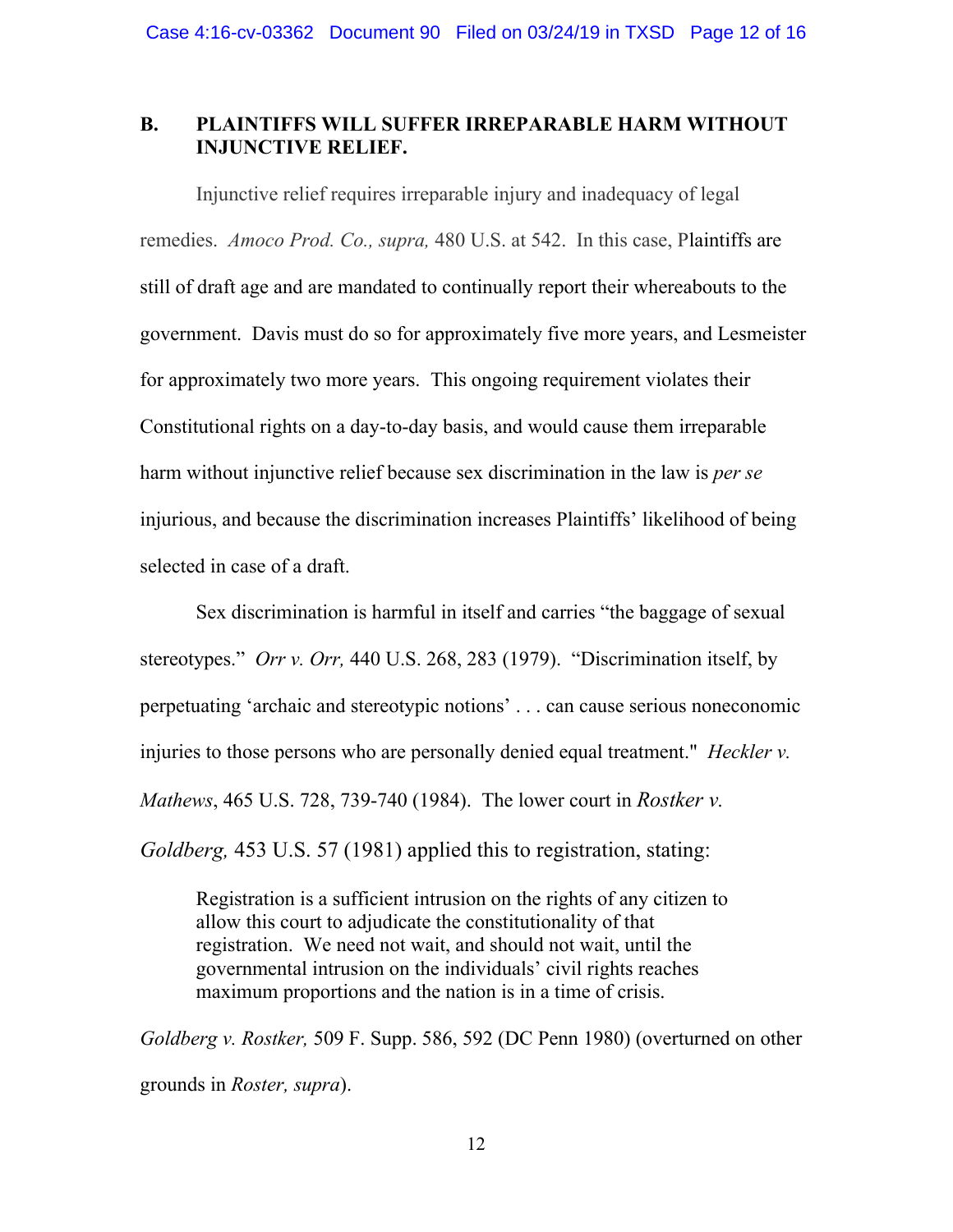The California Supreme Court put it this way in a unanimous decision:

Men and women alike suffer from the stereotypes perpetrated by sex-based differential treatment. When the law emphasizes irrelevant differences between men and women, it cannot help influencing the content and the tone of the social, as well as the legal, relations between the sexes. ... As long as organized legal systems . . . differentiate sharply, in treatment or in words, between men and women on the basis of irrelevant and artificially created distinctions, the likelihood of men and women coming to regard one another primarily as fellow human beings and only secondarily as representatives of another sex will continue to be remote. When men and women are prevented from recognizing one another's essential humanity by sexual prejudices, nourished by legal as well as social institutions, society as a whole remains less than it could otherwise become.

*Koire v. Metro Car Wash,* 40 Cal.3d 24*,* 34-35 (1985).

On March 17, 2017, the Department of Defense issued a 37-page report

titled "Report on the Purpose and Utility of a Registration System for Military Selective Service" that describes the injustice to male citizens of being required to register and face stiff penalties when women do not, and that this is not only unfair to men but also "creates the perception of discrimination and unfair dealing—a tarnish that attaches to the military selective service system writ large. (See Exhibit 4 of the Lodgment of Exhibits to Plaintiffs initial Motion for Summary Judgment ("Pentagon Report"), p. 37.)

Without injunctive relief, Plaintiffs' Constitutional rights will continue to be violated on a day-to-day basis, and their chances of being selected for a draft increased by said violation. Therefore, absent injunctive relief to end the unconstitutional sex discrimination, Plaintiffs will suffer irreparable harm.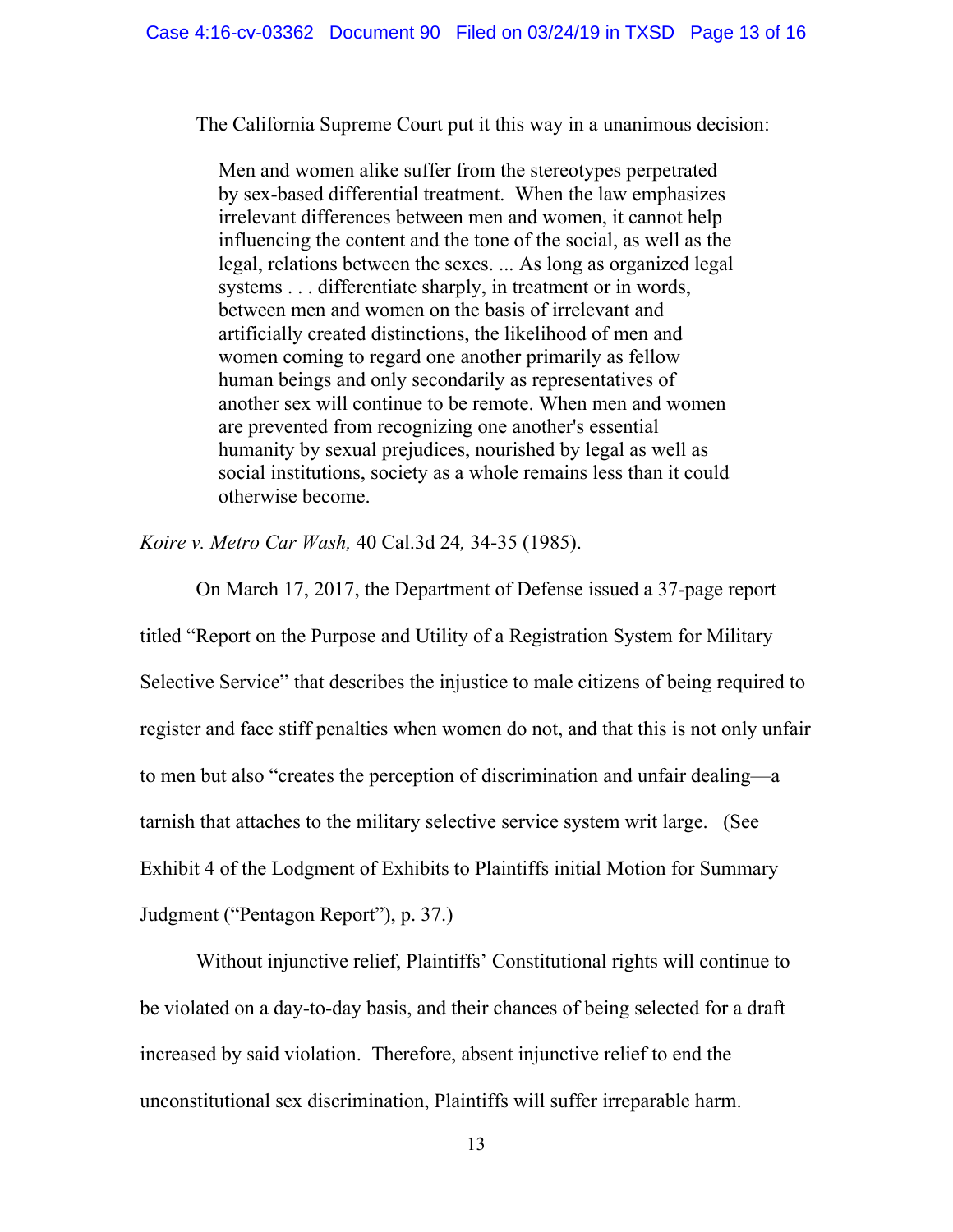### **C. PLAINTIFFS LACK AN ADEAUTE LEGAL REMEDY.**

The lack of an adequate remedy at law may be demonstrated to the court by showing that alternative legal remedies are immeasurable or merely speculative. *Basicomputor Corp. v. Scott,* 973 F.2d 507, 512 (6<sup>th</sup> Cir. 1992). An adequate remedy at law may be deemed unavailable if legal redress may be obtained only by commencement of multiple actions, such as when the defendant repeatedly commits allegedly harmful acts. *Lee v. Bickell*, 292 U.S. 415, 421 (1934)

In this case, there is no genuine dispute as to the lack of adequate legal remedy for Plaintiffs. Monetary damages would be highly speculative, would not remedy the ongoing harm, and would only be for Plaintiffs, while millions of other men of draft age would continue to have their Constitutional rights violated and would require multiple lawsuits in order to remedy. Given the continual and constant Constitutional violations here, this is exactly the kind of case where equitable relief is proper rather than monetary damages. Therefore, Plaintiffs have no adequate legal remedy and should be granted injunctive relief.

# **D. SUMMARY JUDGMENT IN PLAINTIFFS' FAVOR IN THE FORM OF INJUNCTIVE RELIEF SHOULD BE GRANTED.**

There being no triable issue of material fact, Plaintiffs should be granted summary judgment in their favor in the form of permanent injunctive relief directing Defendants to stop violating Plaintiffs' Equal Protection rights and to either require both men and women to register, or require neither men nor women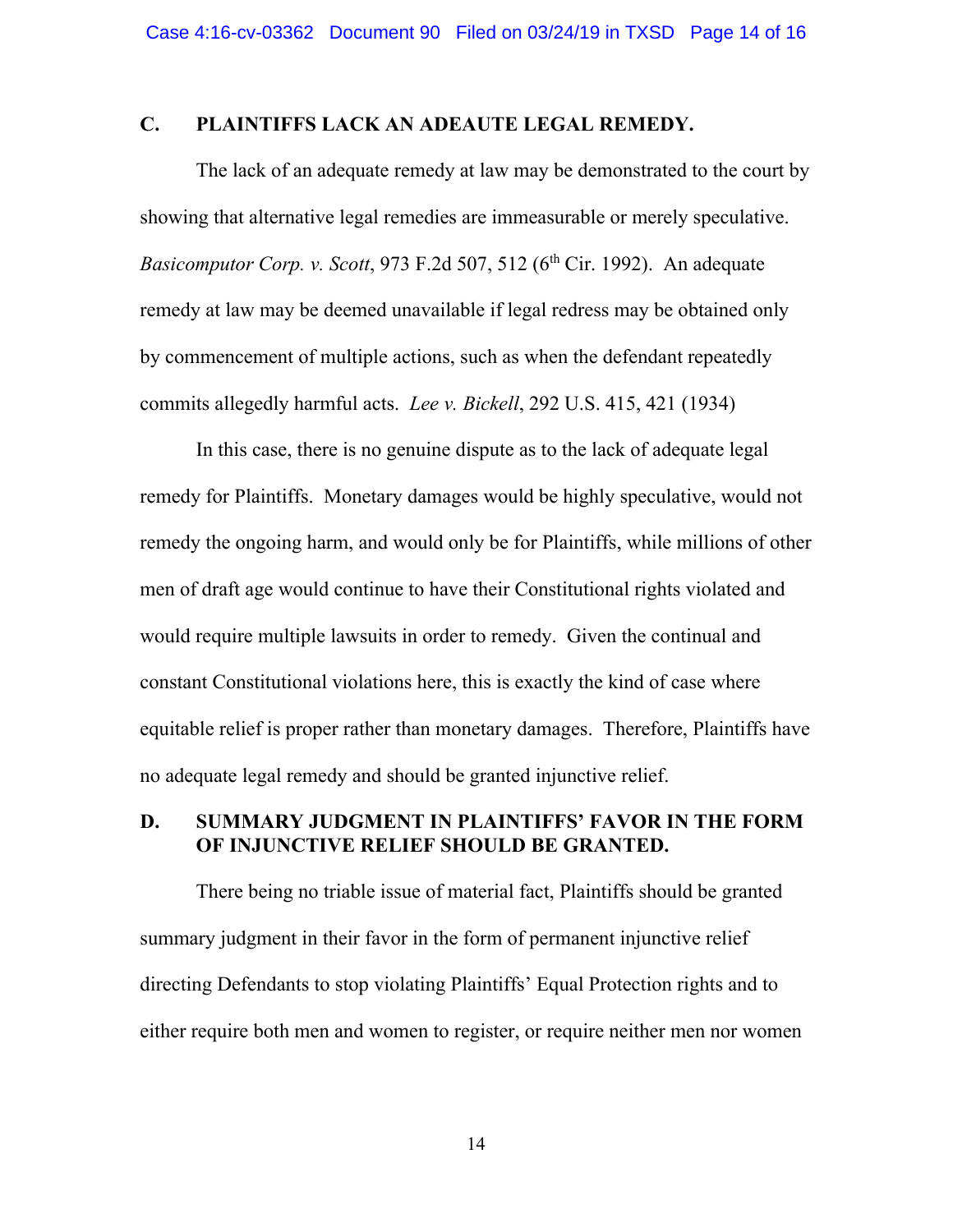to register, for the MSSA, or alternatively to grant leave to file a motion for summary judgment for such relief.

**V.** 

# **CONCLUSION**

For all the foregoing reasons, Plaintiffs request partial relief from the Judgment insofar as it denies injunctive relief, and for a summary judgment in their favor in the form of permanent injunctive relief directing Defendants to stop violating Plaintiffs' Equal Protection rights and either require both men and women to register, or require neither men nor women to register, for the MSSA, or alternatively to grant leave to file a motion for summary judgment for such relief.

Respectfully Submitted.

Law Office of Marc E. Angelucci

Date:  $3/24/19$  By: *Marc xynquencel* 

Marc E. Angelucci, Esq. Attorney for Plaintiffs National Coalition For Men, James Lesmeister, and Anthony Davis